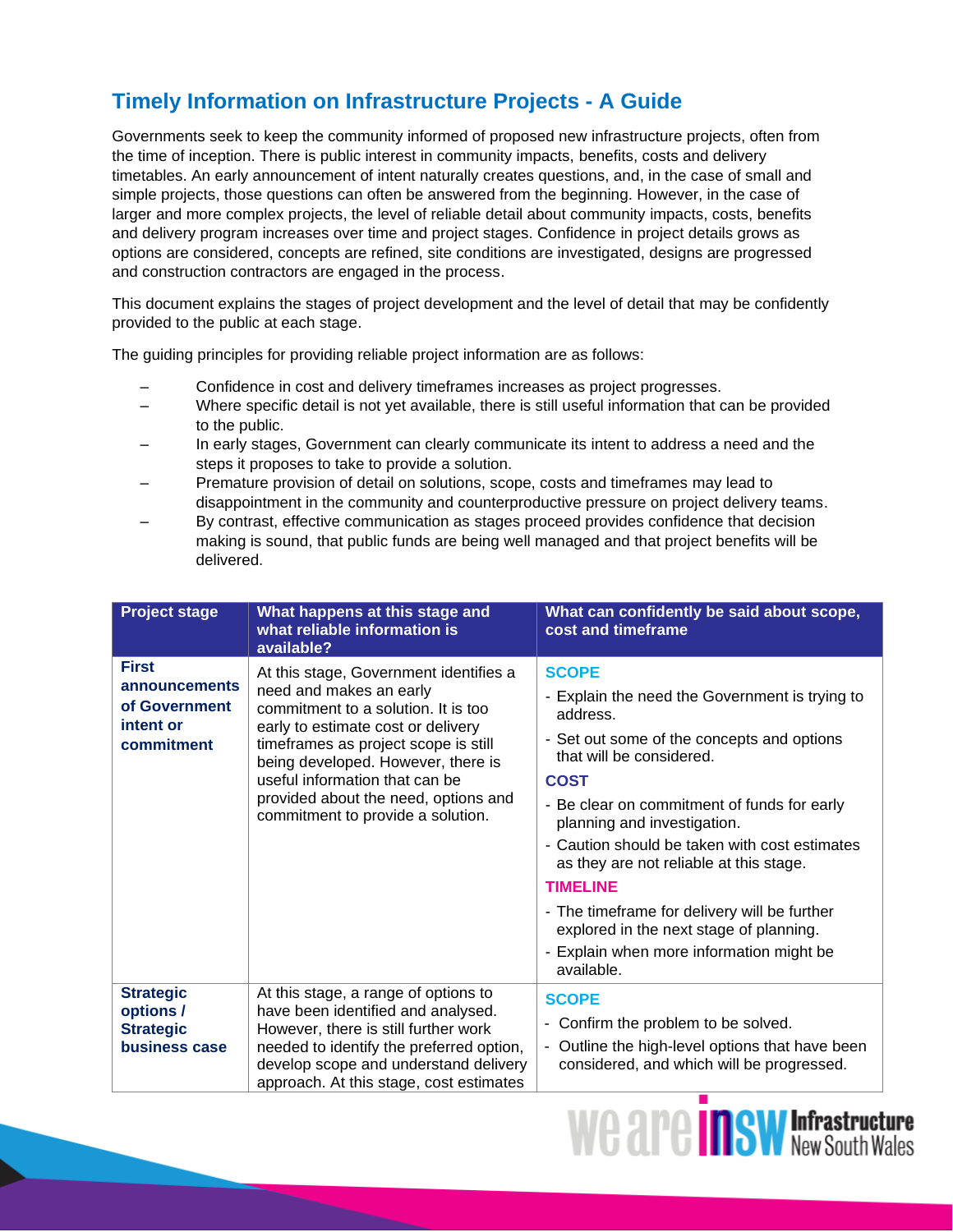| <b>Project stage</b>                                            | What happens at this stage and<br>what reliable information is<br>available?                                                                                                                                                                                                                                                                                                                                                                                                                                                                                                                                                                                                                                       | What can confidently be said about scope,<br>cost and timeframe                                                                                                                                                                                                                                                                                                                                                                                                                                                                                                                                                                                                        |
|-----------------------------------------------------------------|--------------------------------------------------------------------------------------------------------------------------------------------------------------------------------------------------------------------------------------------------------------------------------------------------------------------------------------------------------------------------------------------------------------------------------------------------------------------------------------------------------------------------------------------------------------------------------------------------------------------------------------------------------------------------------------------------------------------|------------------------------------------------------------------------------------------------------------------------------------------------------------------------------------------------------------------------------------------------------------------------------------------------------------------------------------------------------------------------------------------------------------------------------------------------------------------------------------------------------------------------------------------------------------------------------------------------------------------------------------------------------------------------|
|                                                                 | and delivery timeframes are indicative<br>only and, at best, would be known as a<br>wide range.                                                                                                                                                                                                                                                                                                                                                                                                                                                                                                                                                                                                                    | <b>COST</b><br>- Confirm commitment to fund the next stage of<br>investigation and evaluation, but caution<br>should be taken with project cost estimates<br>as they are not reliable at this stage.<br><b>TIMELINE</b><br>- Confirm the timeframe for finalising a<br>decision.                                                                                                                                                                                                                                                                                                                                                                                       |
| <b>Final business</b><br>case/<br><b>Investment</b><br>decision | A Final Business Case is a developed<br>analysis that evaluates options and<br>proposes a preferred solution,<br>including estimates of costs, benefits<br>and delivery approach. It provides<br>sufficient information for a Government<br>to make an investment decision to<br>commit funds and proceed to the next<br>stage. This will generally be recognised<br>by a provision in the State Budget.<br>However, some steps, such as site<br>investigation and design, may not yet<br>have been undertaken as they can be<br>expensive and disruptive. The project<br>budget and delivery timetable are still<br>subject to confirmation through further<br>design and planning work, and a<br>tender process. | <b>SCOPE</b><br>- A final business case for the project has been<br>completed and identified a preferred option.<br>- Feasibility of the preferred option or the<br>project (as a whole) will be further explored<br>through detailed design, environmental<br>assessment and community engagement.<br><b>COST</b><br>- Government has committed to funding the<br>project, and costs have been estimated within<br>a range.<br>- Costs will be better understood once the<br>project has been subject to further design,<br>site investigation, community consultation<br>and planning approval, and engagement with<br>the construction industry.<br><b>TIMELINE</b> |
|                                                                 | It is also important that cost estimates<br>are expressed as a range in order to<br>preserve commercial competitiveness<br>in the procurement stage and to keep<br>the community informed. This is<br>separate to the provision in the State<br>Budget.                                                                                                                                                                                                                                                                                                                                                                                                                                                            | - A timeframe can be provided for design and<br>planning work, and for the procurement<br>process.<br>- Final delivery timeframes will be known<br>following engagement with the construction<br>industry to determine the best delivery<br>strategy and construction timeframes.                                                                                                                                                                                                                                                                                                                                                                                      |
| <b>Planning</b><br><b>Application</b>                           | At this stage, statutory planning<br>documentation and supporting<br>environmental impact assessment<br>reports are published for community<br>input. Much of the information released<br>relates to impacts on the community,<br>heritage and the natural environment.<br>Information about concepts, designs<br>and cost estimates is also included in<br>statutory planning documentation. Most<br>of that information is based on the final<br>business case, sometimes with further<br>work undertaken during preparation of<br>the environmental impact assessment.                                                                                                                                          | <b>SCOPE</b><br>- A design sufficient for the planning process<br>has been released for community<br>consultation.<br>- The design will be progressed to a more<br>detailed stage following environmental<br>assessment and community engagement.<br><b>COST</b><br>- A cost range estimate has been developed<br>during the business case stage.<br>- Costs will be better understood once the<br>project has been subject to further design,<br>site investigation, community consultation                                                                                                                                                                           |

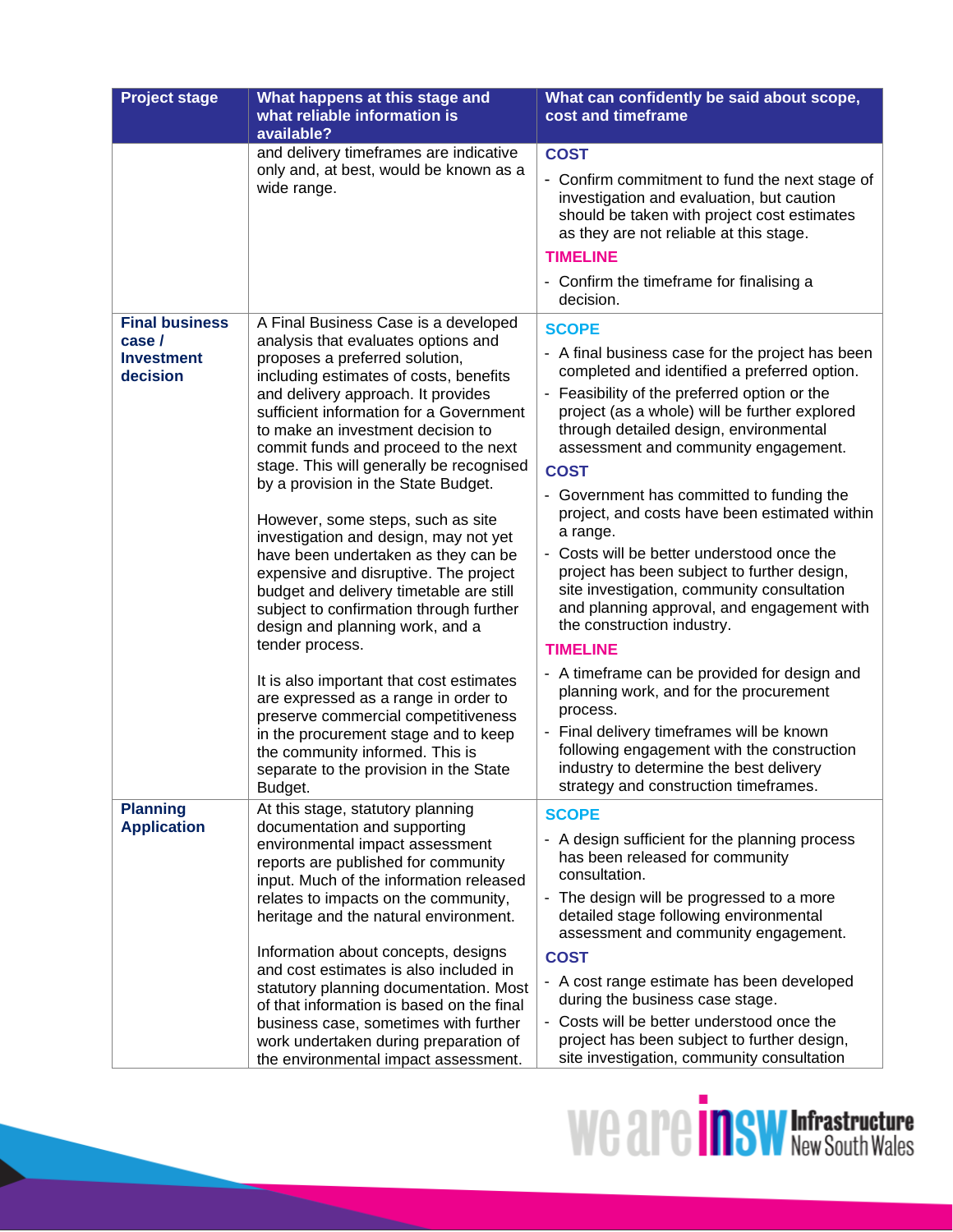| <b>Project stage</b>  | What happens at this stage and<br>what reliable information is                                                                                                                                                                                                                                                                                                                                                                                                                                                                                                                                                                                                                                                                        | What can confidently be said about scope,<br>cost and timeframe                                                                                                                                                                                                                                                                                                                                                                                                                                                                                                                                                                                                                                                                                                                                                                                                                                                                                                                                                                                                                                                                                                                                    |
|-----------------------|---------------------------------------------------------------------------------------------------------------------------------------------------------------------------------------------------------------------------------------------------------------------------------------------------------------------------------------------------------------------------------------------------------------------------------------------------------------------------------------------------------------------------------------------------------------------------------------------------------------------------------------------------------------------------------------------------------------------------------------|----------------------------------------------------------------------------------------------------------------------------------------------------------------------------------------------------------------------------------------------------------------------------------------------------------------------------------------------------------------------------------------------------------------------------------------------------------------------------------------------------------------------------------------------------------------------------------------------------------------------------------------------------------------------------------------------------------------------------------------------------------------------------------------------------------------------------------------------------------------------------------------------------------------------------------------------------------------------------------------------------------------------------------------------------------------------------------------------------------------------------------------------------------------------------------------------------|
| <b>Procurement</b>    | available?<br>At this stage, designs have been<br>developed to a more advanced stage<br>and initial site investigation has<br>generally taken place to the extent<br>possible prior to commencement of<br>works.<br>As a result, scope and delivery<br>approaches are well defined, with the<br>procurement process ready to<br>commence to select a contractor for<br>the delivery of the package / works.<br>A statutory planning process is<br>generally underway, and outcomes of<br>that process could change scope and<br>timings.<br>At this stage, estimates of costs and<br>timing are more developed. However,<br>they are both subject to tender<br>responses from the market and remain<br>subject to risk / contingency. | and planning approval, and engagement with<br>the construction industry.<br><b>TIMELINE</b><br>- A timeframe can be provided for planning<br>process.<br>- Final delivery timeframes will be known<br>following engagement with the construction<br>industry to determine the best delivery<br>strategy and construction timeframes.<br><b>SCOPE</b><br>- Scope can be described in more detail,<br>although it may need to be amended as a<br>result of tender responses or planning<br>process outcomes.<br>- The community is likely to be most interested<br>in a description of the features that will be<br>meaningful to users and visitors to a facility.<br><b>COST</b><br>- A more accurate cost range for the total<br>project budget can be provided, still subject<br>to response from tenderers.<br>- Estimates of costs for the construction<br>contract sum should not be provided to avoid<br>influencing commercial outcomes.<br><b>TIMELINE</b><br>- A timeline for the procurement can be<br>provided, along with the participants in the<br>Expression or Interest or tender process.<br>- A timeline for the project should be<br>expressed only as a range, or at most as a |
| <b>Contract Award</b> | At this stage, a contractor has been<br>selected to deliver the project. Even<br>when a contract has been awarded,<br>some details may remain to be<br>resolved during the course of the<br>project. A planning consent has<br>generally been received, incorporating<br>community feedback and conditions of<br>consent.<br>Most contracts require further design<br>work, and some involve ongoing                                                                                                                                                                                                                                                                                                                                  | target that is subject to tender responses.<br><b>SCOPE</b><br>- Scope can be well described, focusing on<br>benefits and features that are meaningful to<br>the community (rather than technical<br>descriptions).<br>- It is useful to acknowledge known risks<br>(services, utilities, heritage), be clear that<br>further investigation work is required.<br><b>COST</b><br>- An overall budget is usually known at this                                                                                                                                                                                                                                                                                                                                                                                                                                                                                                                                                                                                                                                                                                                                                                       |
|                       | collaborative or open-book costing of<br>specific elements. Even for<br>comprehensive lump sum contracts,<br>there are some risks that cannot be                                                                                                                                                                                                                                                                                                                                                                                                                                                                                                                                                                                      | stage, including the cost of the construction<br>as well as an appropriate amount for an<br>adequate contingency and costs for further<br>planning, design and project management.                                                                                                                                                                                                                                                                                                                                                                                                                                                                                                                                                                                                                                                                                                                                                                                                                                                                                                                                                                                                                 |